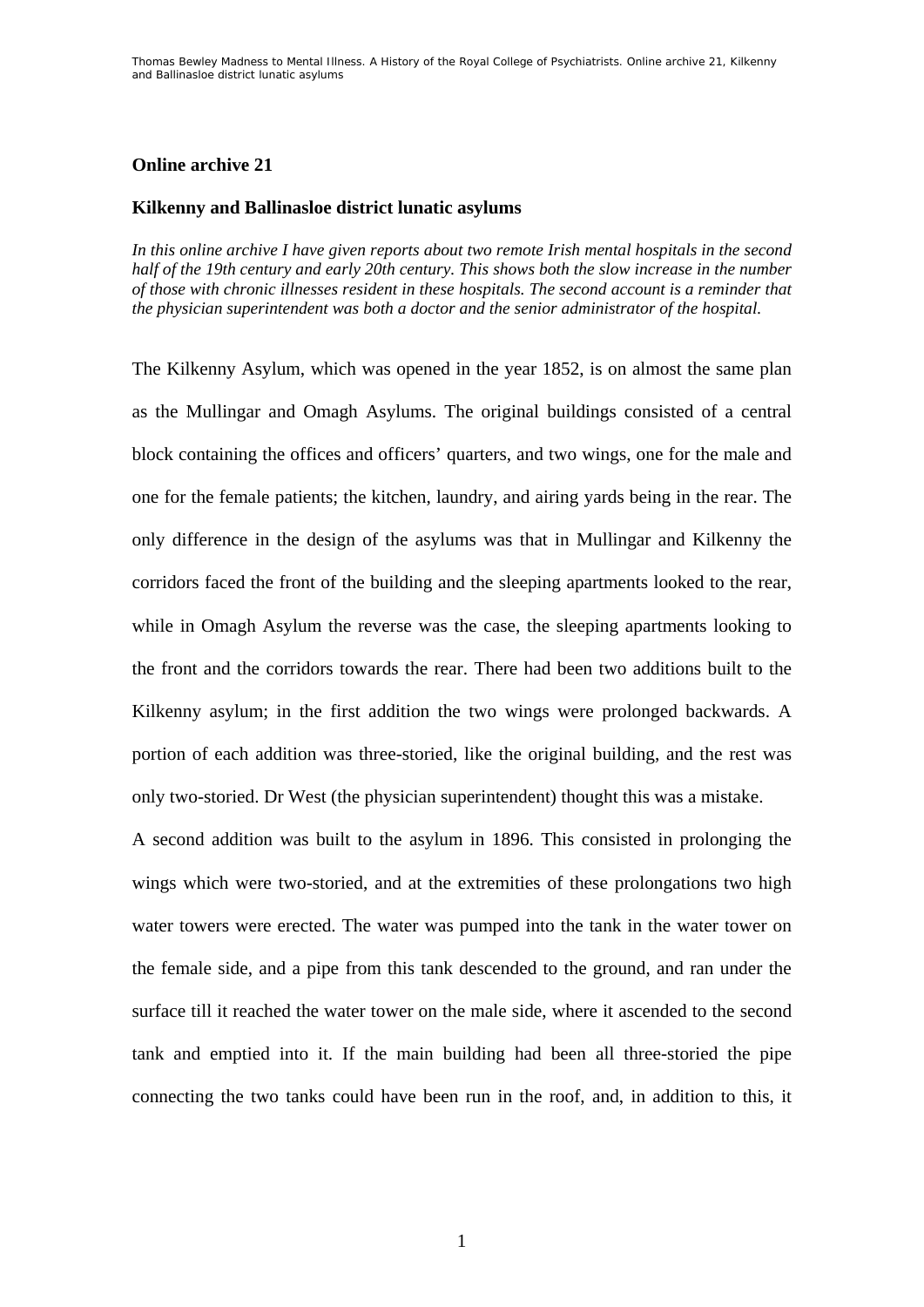Thomas Bewley *Madness to Mental Illness. A History of the Royal College of Psychiatrists*. Online archive 21, *Kilkenny and Ballinasloe district lunatic asylums*

would have been easy, by means of T-pieces, to have had several hydrants with hoses attached running from the garret down through the three floors, with fire hoses attached.

Dr West hoped that the members of the Committee of Management would see their way to putting up stand-pipes through the interior of the whole building. He thought it would have done just as well to have built one water tower, with a tank equal in capacity to the two existing tanks, and thus have saved the expense of the second water tower. He noted there had been several improvements made when the last addition was built. An entirely new laundry was erected and fitted up by Messrs. Bradford. The machinery was worked by a steam engine. The kitchen was also enlarged and a new cooking apparatus put up by Messrs. Ashwell and Nesbett, and also a vegetable kitchen with potato steamers. A new boiler-house had been built, containing two boilers 6ft.6in. in diameter and 24ft. long. He thought it would have been better if a third boiler had been put in. It took one boiler to do the ordinary work of the house, viz. driving the laundry machinery, cooking, and heating the water; this boiler burnt about 1½ tons per day. There was a system of heating the house with steam pipes in the winter time, which was certainly very effective; but it required the second boiler to do this, and it was unable to do any more. The result was that during the four winter months of the year the two boilers had to be kept constantly going; this would not have been of so much consequence if the water supplied to this asylum were not so hard. It took two tons of coal to heat the house with steam. In 1904 the boilers were fitted with Meldrum furnaces, by means of which slack could be burned instead of coal, and thus a great saving in cost was effected. There were also two general bath-rooms built, in which there were baths lined with glass which give great satisfaction, and the whole sanitary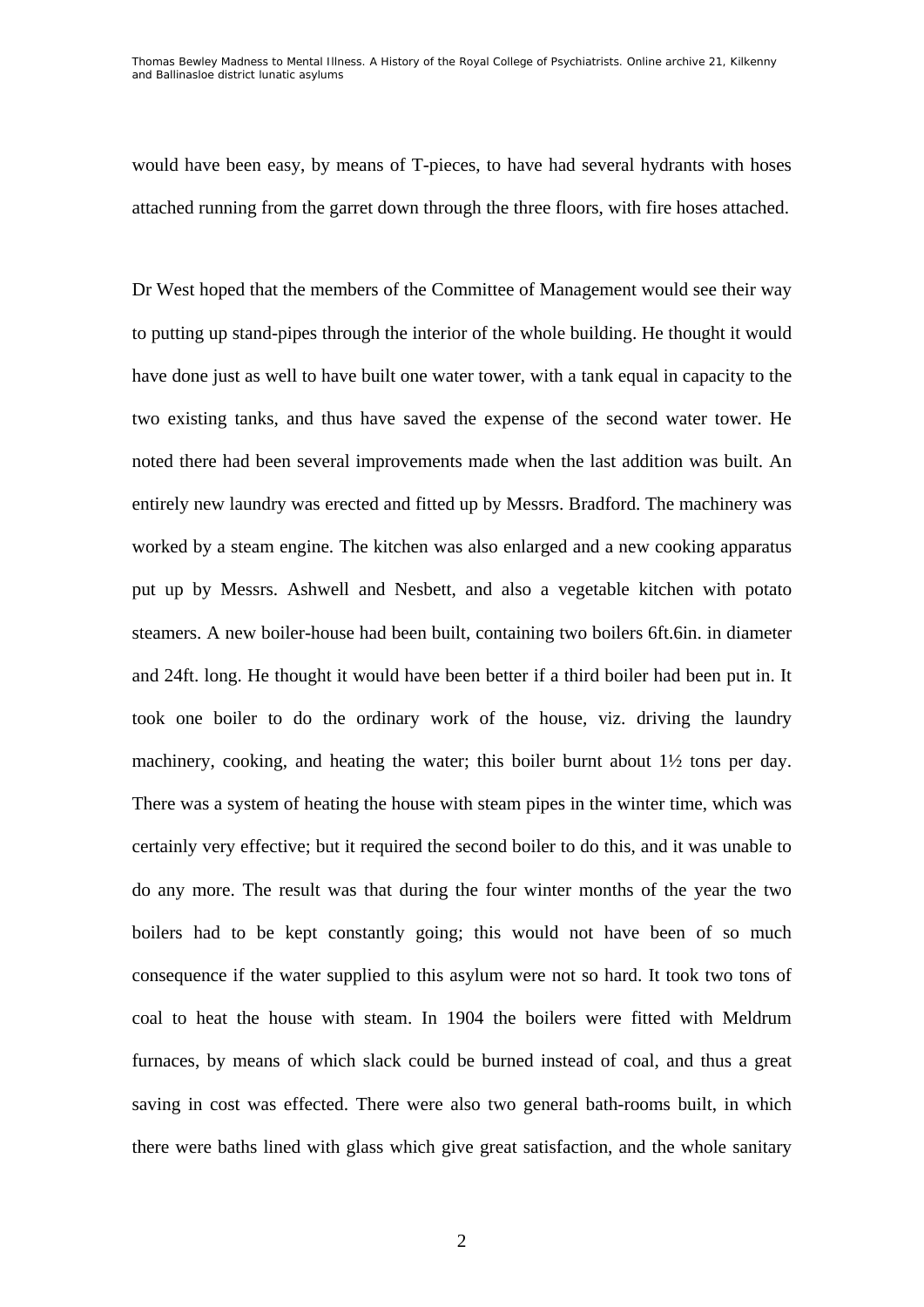system of the house was renewed, new lavatories and wash-hand basins had been put up, and a new system of sewers put down. The water supply of the asylum was taken from a well, about 400 yards distant, and close to the river. The supply was practically inexhaustible. 1905 was a very dry and hot year, but the well did not show any signs of becoming dry. In 1894 the city of Kilkenny had got a new water supply, and Dr West hoped that the members of the Committee of Management would see their way to take this water into the asylum. At present the steam pump was only just able to pump up the day's supply, and the tanks were nearly empty in the evening. In case of fire this would be a very serious matter.

There were new workshops built and also a Roman Catholic and a Protestant Church. They were designed by Sir Thomas Drew and the Roman Catholic Church was a very handsome building. A new farmyard was built, which was a great improvement. Dr West was of the opinion it would have been better if it had been made larger, and with more shed accommodation, it was also rather far from the house, and it would have been better to have placed it in the rear of the building and near the kitchen. The airing yards had been done away with, and the patients occupied two fields behind the asylum. It would have been a great improvement to have installed electric light in the asylum. Although the gas made from Castlecomer coal was unfit for illuminating purposes, it did very well for driving gas engines, and by using this form of motor power he believed electricity could be generated very cheaply. Originally there had been about twenty-five acres of land attached to the asylum, which was still surrounded by the old boundary wall. In 1891 the Board of Control had purchased twenty-five acres of adjoining land which was a great advantage to the asylum, although the farm was still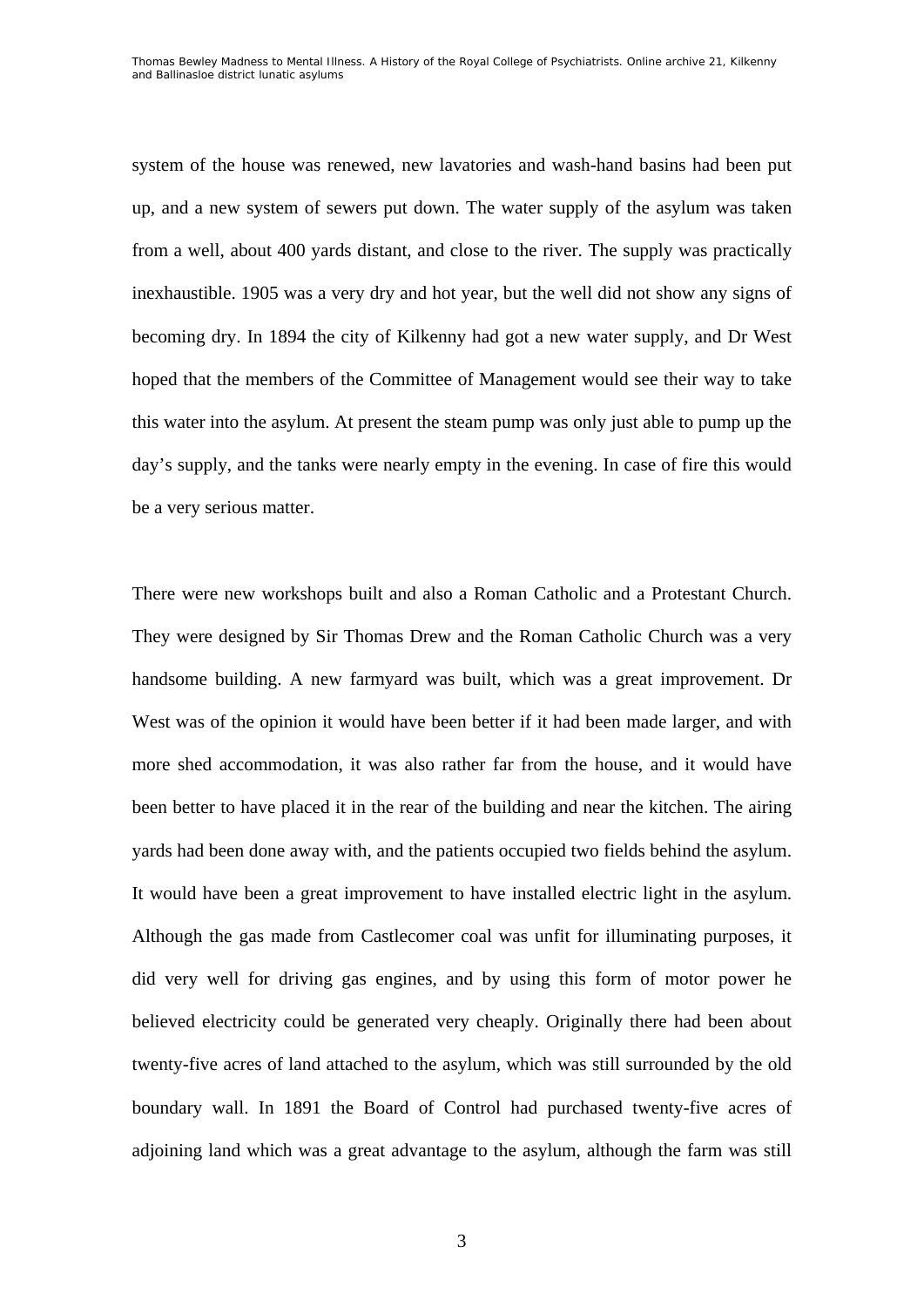small. The Committee of Management had also taken steps to purchase the house and grounds of a place close to the asylum. This would add about nineteen acres of land to the asylum, and the house when some internal alterations were made would accommodate about eighty patients. The asylum farm was to a large extent a vegetable garden. All the vegetables used in the asylum were grown on it, and potatoes sufficient for three months' supply, leaving very little land for corn and hay.

Before concluding, Dr West gave some figures concerning the asylum population:

- on the 31 December 1852 the number of patients resident was 126
- on the 31 December 1870 the number resident was 226, thus giving an increase of 100 patients in 18 years
- on the 31 December 1880 the number resident was 243, giving an increase of 17 patients in 10 years
- on the 31 December 1890 the number resident was 320, giving an increase of 77 patients in 10 years
- on the 31 December 1900 the number of patients resident was 441, giving an increase of 121 patients in 10 years
- on the 31 December 1905 the number of patients resident was 465, giving an increase of 24 patients during the last 5 years.

The principal increase in the asylum population had occurred in the twenty years between 1880 and 1900. Since then the increase had not been so rapid, and Dr West hoped that they had nearly reached the high watermark. A good deal of the increase in late years had been due to the fact that several chronic cases were sent from the county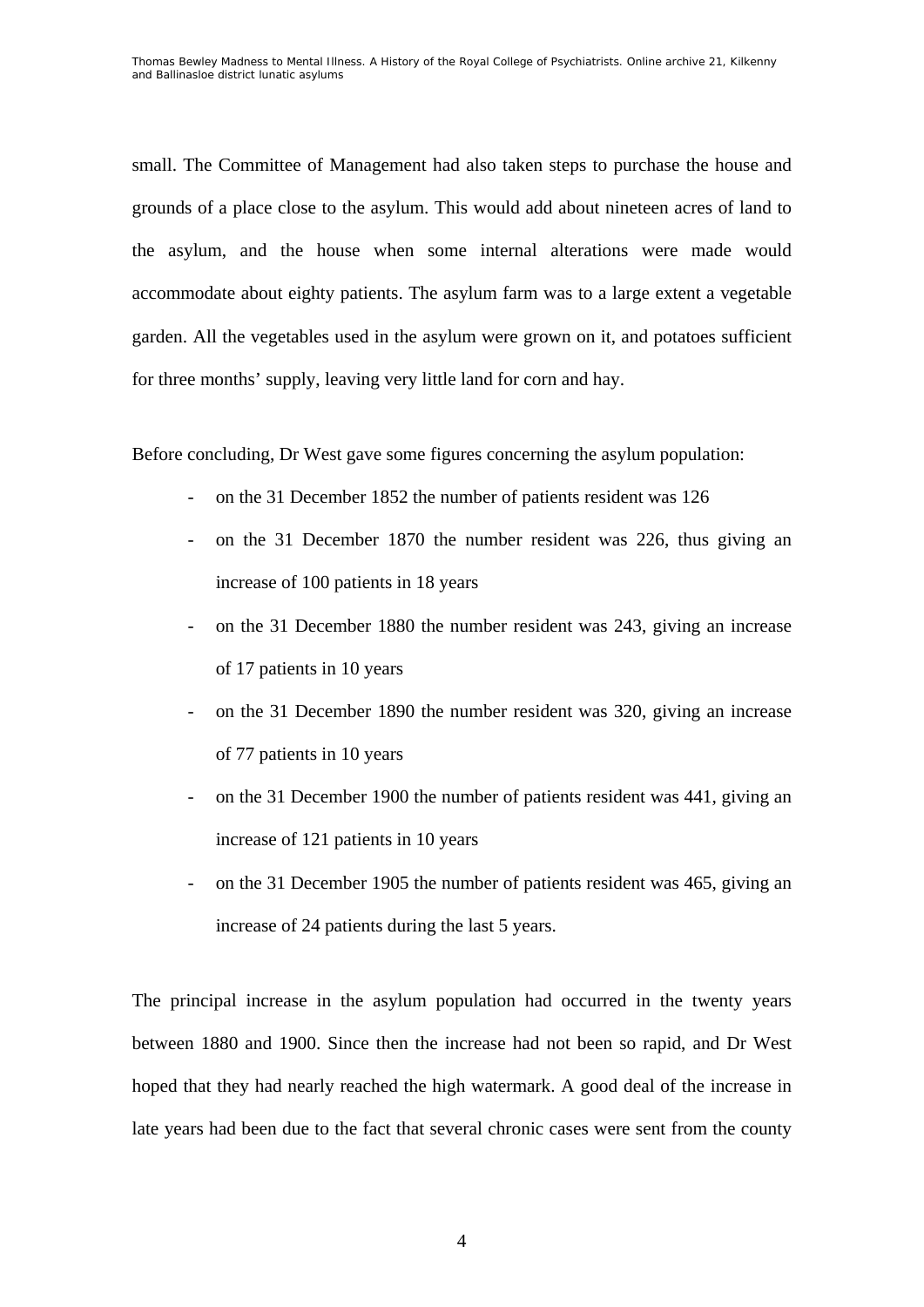work-houses. If this continued to be done it would help to keep up the numbers, but 'when this generation of paupers dies out I think it probable that the number of patients will decrease, or at least remain stationary'.

## **BALLINASLOE MENTAL HOSPITAL**

An account of a meeting of the Ballinasloe Mental Hospital Committee in 1930 which

was reported in the local paper confirms the administrative nature of the physician

superintendent's duties.

'At the meeting of the Ballinasloe Mental Hospital Committee held on November 10, 1930, Dr John Mills, the Resident Medical Superintendent, again showed the mettle for which he is well known, especially when principles are at stake.'

The occasion was a complaint that a resolution passed at a former meeting ordering that

older men should be promoted had not been carried out.

The following extract from *The Connaught Sentinel* forms piquant reading:

 'Mr Finnerty: We seem to attach very great importance to the M.P. certificate here. At the same time we must not forget that there are men here with long service whose terms of appointment here as attendants did not include the passing of this certificate test, and whose hours of duty thirty years ago precluded them from attending the lectures. These men should not be passed over in case of promotion, and preference given to juniors with a few years' service who have passed the test. These men have given the best years of their lives here, and they are still at the bottom of the ladder.

 "Dr Mills: There are only three men who are affected. One has had thirty years' service, another came here in 1902, the last in 1904. – Chairman: These men have given us considerable service and they have also considerable experience. – Dr Mills: To work in an institution like this on the principle of seniority would be hopeless. I won't do it, and if the Committee wishes to take the matter out of my hands they are quite at liberty to do so. I selected the most competent men for the job. I have been giving lectures here since 1898, and these men never sat, listened or attempted to attend any of the lectures. I won't budge an inch in the matter of the importance I attach to the certificates and lectures and I leave the matter in your hands.